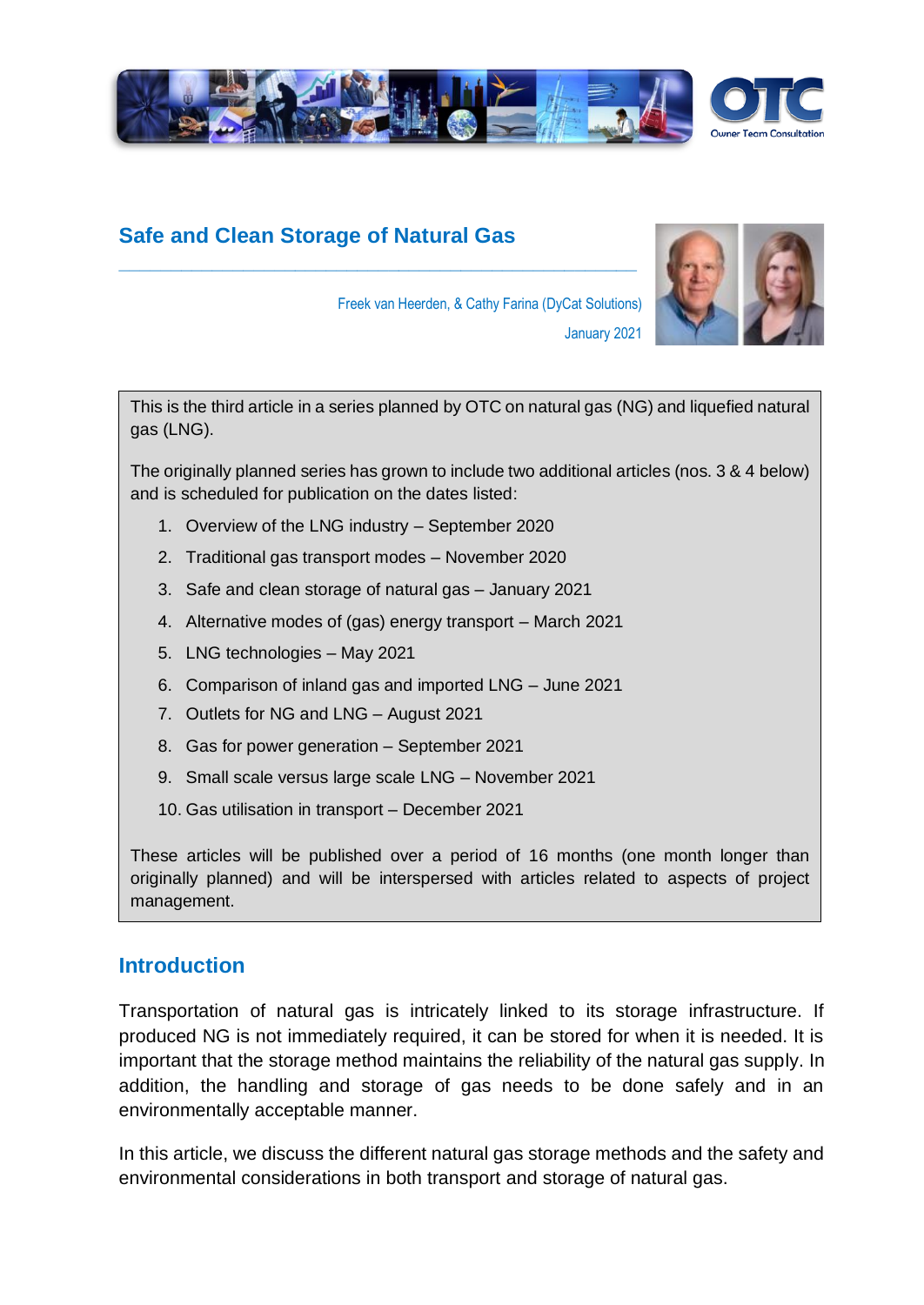# **Underground gas storage**

#### **Background**

Natural gas, like most other commodities, can be stored for an indefinite period. The exploration, production, and transportation of natural gas to markets cannot be completely synchronised with the off-take requirements, therefore requiring interim storage. These storage facilities can be located near market centres that do not have a ready supply of locally produced natural gas, or near the source of the gas. Natural gas in storage will also serve as insurance against any unforeseen accidents, maintenance requirements, equipment failures in the logistics chain, natural disasters, or other occurrences that may affect the production or delivery of natural gas.

Natural gas storage thus plays a vital role in maintaining the reliability of supply needed to meet the demands of consumers. Natural gas is often stored underground, in large storage reservoirs. There are three main types of underground storage, namely:

- Depleted gas and oil fields.
- Depleted aquifers.
- Salt formations.

These different types of underground gas storage are illustrated in Figure 1.



**Figure 1: Underground natural gas storage** (API, 2016)

Underground natural gas storage fields grew in popularity shortly after World War II. At the time, the natural gas industry noted that seasonal demand increases could not feasibly be met by pipeline delivery alone. To meet the seasonal demand increases,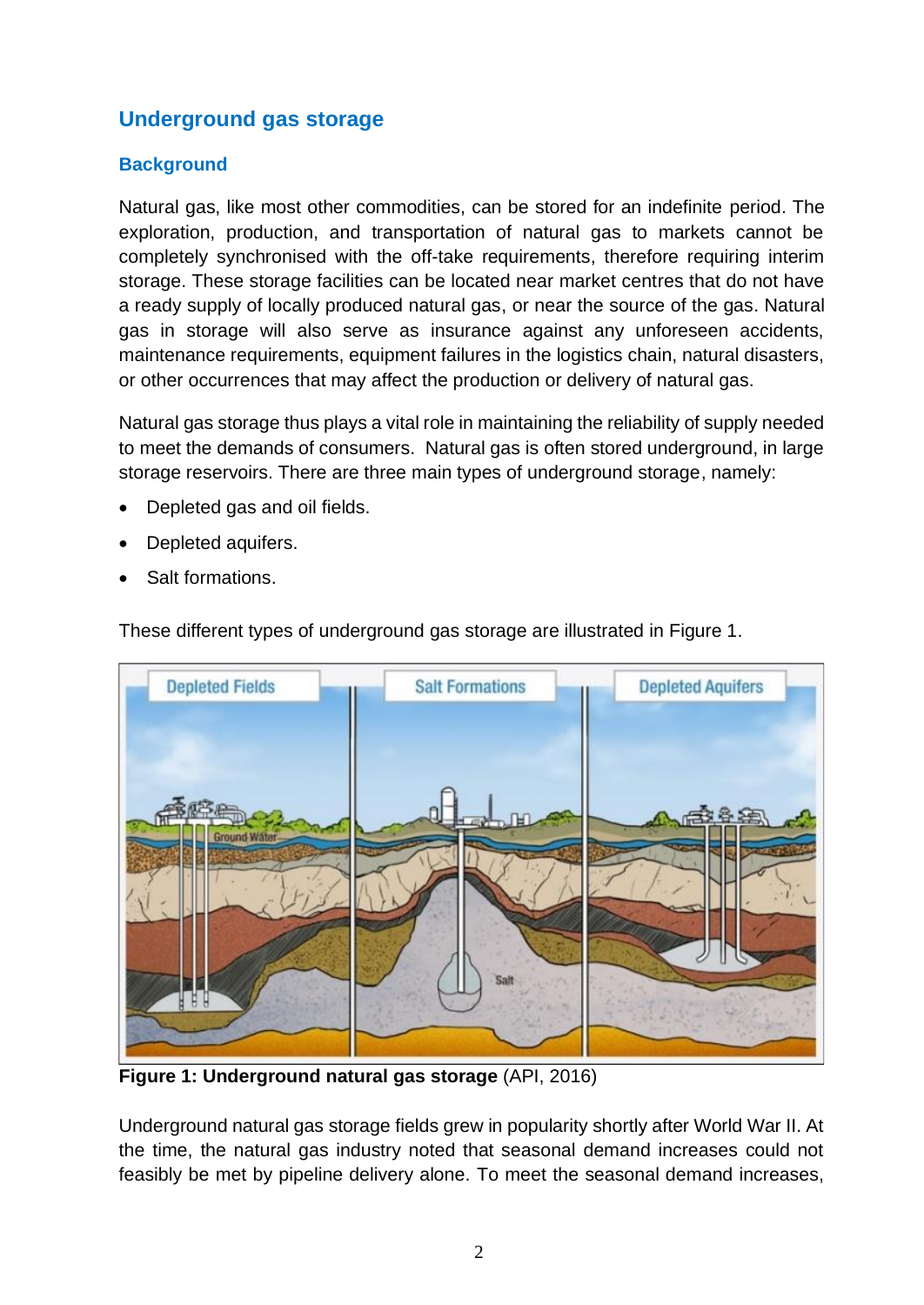the deliverability of pipelines (and thus their size), would have had to increase dramatically. However, the technology required to construct such large pipelines to consuming regions was, at the time, unattainable and infeasible. The only solution to meet the seasonal demand increases was to use underground gas storage fields. According to the U.S. Energy Information Administration (EIA, 2020), as of 2019 there was 4,261 trillion cubic feet (tcf) of working underground gas storage capacity in the USA.

The following sections describe the three different types of underground natural gas storage in more detail.

#### **Depleted gas and oil fields**

Depleted gas reservoirs are conventional and unconventional gas reservoirs that have large pore space available, after the natural gas production has been completed. The gas is stored inside a sealed reservoir within impermeable cap rocks. The first instance of natural gas successfully being stored underground occurred in Weland County, Ontario, Canada, in 1915. This storage facility used a depleted natural gas well that had been repurposed into a storage field.

In the United States, the first storage facility was developed just south of Buffalo, New York. By 1930, there were nine storage facilities in six different states. Prior to 1950, virtually all underground natural gas storage was done in depleted reservoirs. Currently, about 79% of the approximately 400 active underground storage facilities in the USA are depleted natural gas or oil fields.

#### **Depleted aquifers**

Natural aquifers are underground porous, permeable rock formations that act as natural water reservoirs. Aquifers may be suitable for natural gas storage if the waterbearing sedimentary rock formation is overlaid with an impermeable cap rock. They are not part of drinking water aquifers and make up only about 10% of storage facilities.

In certain situations, these water-containing formations may be repurposed and used as natural gas storage facilities. As they are more expensive to develop than depleted oil or gas reservoirs, these types of storage facilities are usually used in areas where there are no nearby depleted reservoirs. Traditionally, these facilities are operated with a single winter withdrawal period, although they may be used to meet peak load requirements as well. Aquifers are the least desirable and most expensive type of natural gas storage facility.

#### **Salt formations**

Underground salt formations offer another option for natural gas storage. Salt formation storage facilities (also known as caverns and beds) make up about 11% of all underground gas storage facilities. These formations are well suited to natural gas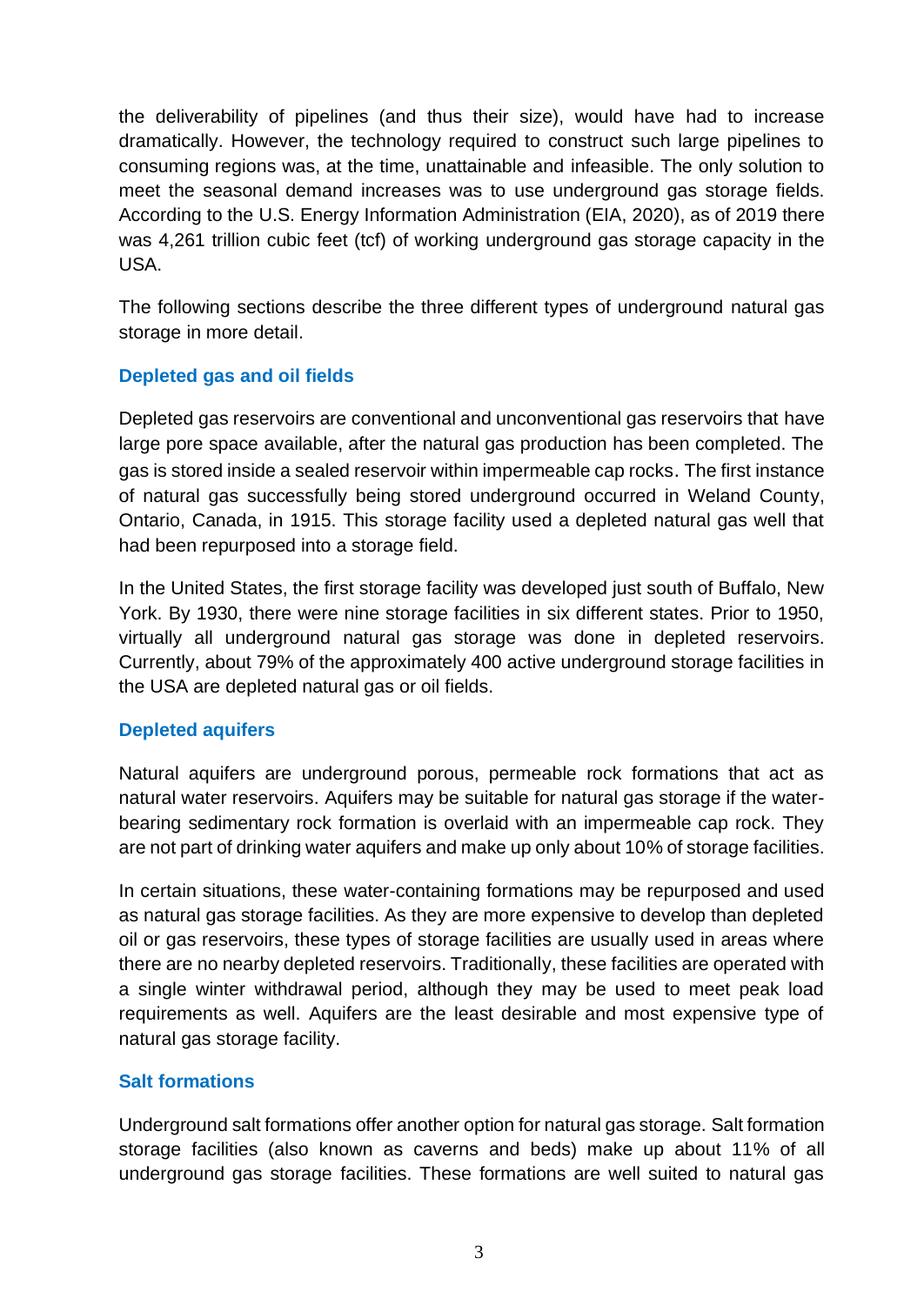storage in that salt caverns, once formed, allow little injected natural gas to escape from the formation unless specifically extracted. The walls of a salt cavern have the structural strength of steel, which makes it very resilient against reservoir degradation over the life of the storage facility.

Salt cavern leaching is used to create caverns and can be quite expensive. However, once created, a salt cavern offers an underground natural gas storage vessel with extremely high deliverability. Salt cavern storage facilities are primarily located along the Gulf Coast, as well as in the northern states of the U.S. and in Europe.

### **Storage of Liquefied Natural Gas**

In addition to underground storage, natural gas is also stored as liquefied natural gas (LNG). LNG is cryogenically cooled natural gas which is liquefied to reduce the volume for shipping and storage. LNG enables natural gas to be shipped and stored in liquid form, meaning it takes up much less space than gaseous natural gas. Figure 2 illustrates large capacity LNG storage tanks.



**Figure 2: Cryogenic LNG storage** (Reuters, 2020)

In the USA, LNG storage capacity has increased as new LNG plants have been commissioned, as indicated in Figure 3, reaching 56 million barrels of LNG capacity in 2019.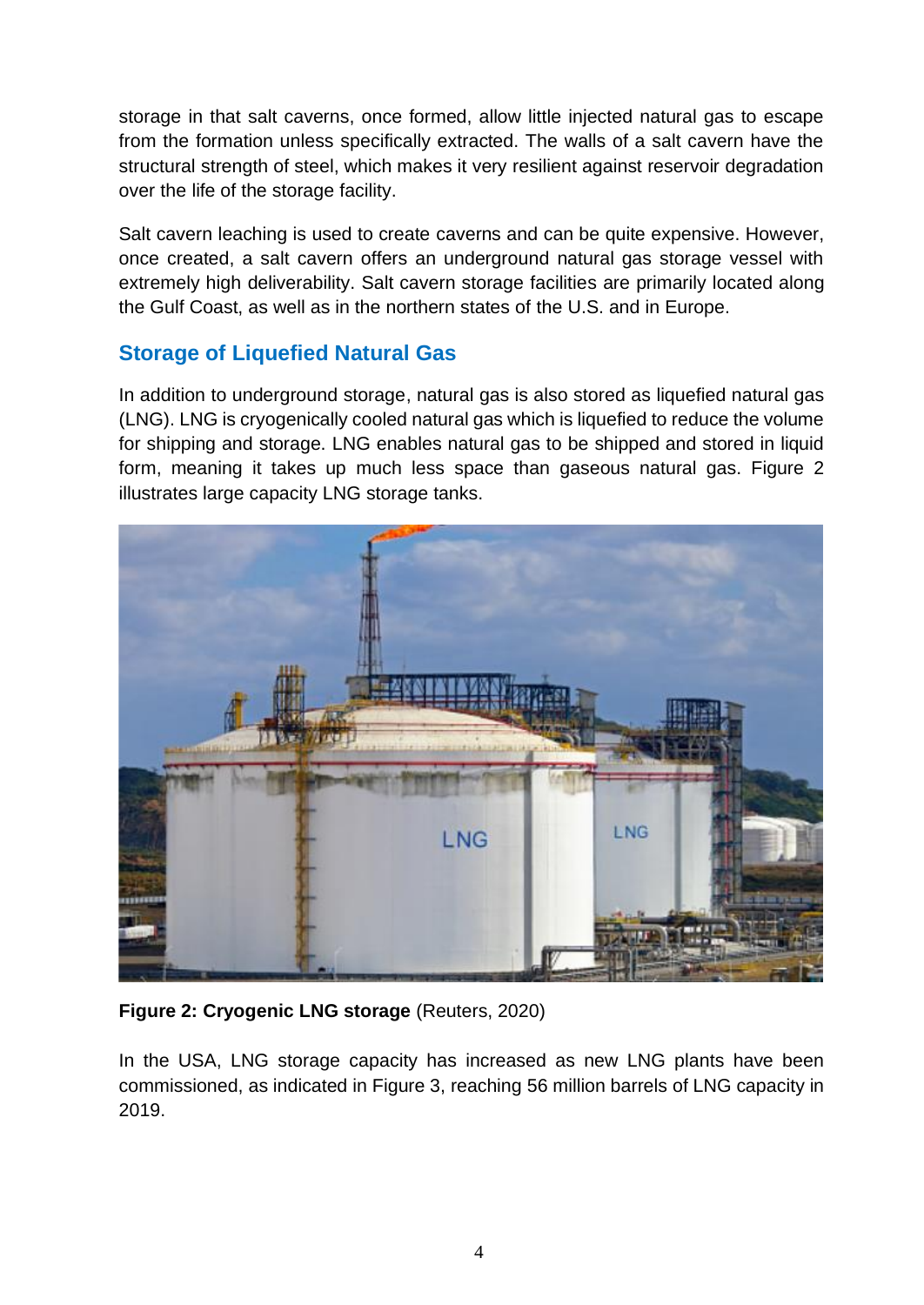

**Figure 3: Total US LNG Storage capacity** (PHMSA, 2020)

Globally, Japan has the world's largest LNG storage tank capacity as of February 2020, with a capacity of 18,2 million  $m^3$ . South Korea and China had the second and third largest LNG storage tank capacity, with 12,4 million and 10,17 million  $m^3$ , respectively. Spain, with the fourth largest LNG storage capacity, at 3,17 million  $m<sup>3</sup>$  has only a third of China's capacity. Figure 4 shows the LNG storage capacities of the countries most active in this field.



**Figure 4: Global LNG storage tank capacity (million m<sup>3</sup> )** (Statista, 2021)

Current investments in improved LNG infrastructure are expected to fuel greater demand for LNG in the coming years. Demand is set to see greater year-on-year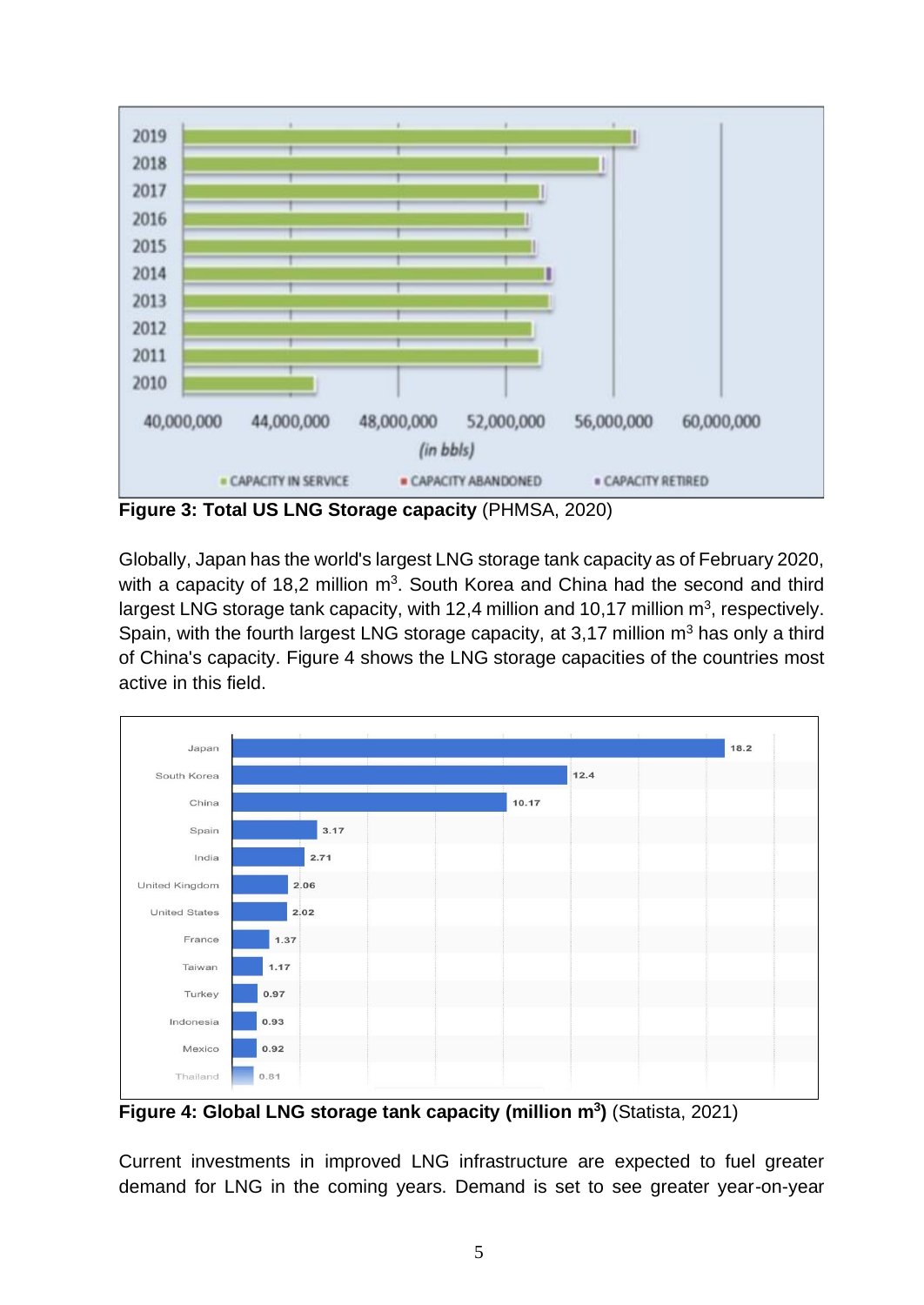growth from 2021 onwards, with the Middle East expected to become an LNG consumer. Total annual demand is projected to reach around 450 million metric tons, of which 326 million tons is driven by markets in Asia Pacific.

Figures quoted thus far focus primarily on large LNG producers, bulk movement of LNG in ships, as well as storage and regasification facilities at ports, and gas reticulation via pipelines for power generation and large industrial use. However, there is a strong movement towards localised LNG production using distributed small and micro LNG plants. Examples include small gas fields and biogas facilities (green LNG) with local use of the LNG for either vehicles, distributed power generation or general industrial use. This implies LNG being stored in much smaller quantities in vacuum insulated bullets or spheres ranging from 50 to 1000 m<sup>3</sup> per bullet. These small LNG tanks can provide significant additional distributed LNG storage capacity. Figure 5 illustrates LNG storage bullets.



**Figure 5: LNG bullets** (Marksan Global, 2020)

## **Safety considerations**

Natural gas is typically 90+% methane and is generally much safer to transport and handle than other fuels. The primary characteristics that make natural gas safer than other fuels are as follows:

- Methane vapour is lighter than air and dissipates quickly, unlike other fuels that pool on the ground and create a greater fire hazard.
- Methane is non-toxic, whereas most other common fuels are highly toxic.
- Methane is not explosive in open air and is less flammable than other fuels.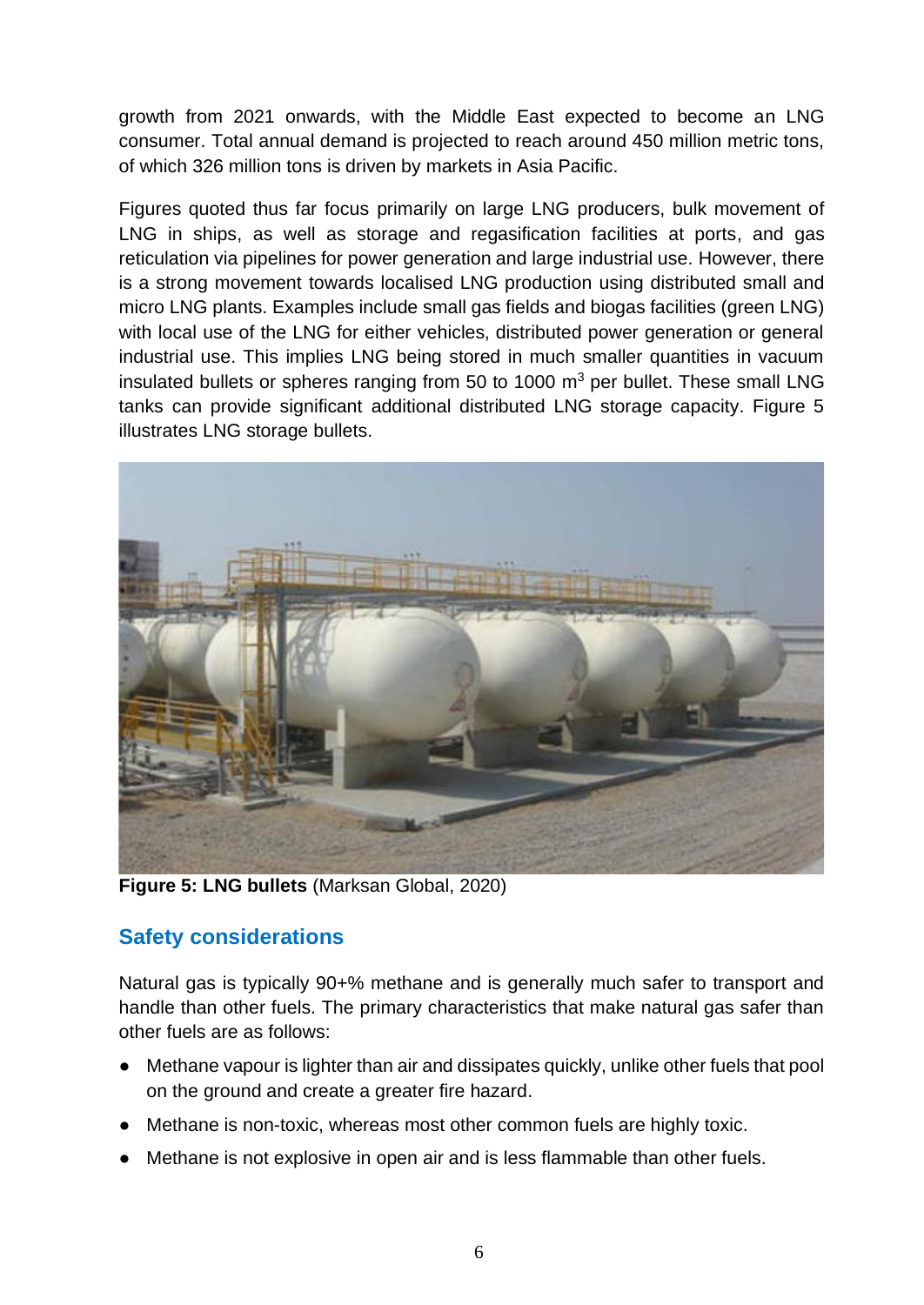● Methane does not leave behind slicks, sludges, and other residues.

Natural gas burns with a visible flame and has narrow flammability limits, combusting only in air-to-fuel proportions of 5 to 15%. Below 5% the mix is too lean to burn and above 15% the mix is too rich to burn. Pools of liquefied natural gas do not ignite as readily as pools of gasoline or diesel fuel. The auto-ignition temperature of methane is 540°C, significantly higher than gasoline (260°C) or diesel (315°C). So, while open flames and sparks can ignite natural gas, many hot surfaces such as a car silencer will not. Methane vapours in open air exhibit a slow flame speed of about 8 km/h.

Natural gas is primarily transported by pipeline. Pipeline companies take active preventative measures to ensure that safety, security, health, and environmental concerns are addressed and conduct ongoing integrity management. Pipelines are also more economical and environmentally friendly than other modes of transport like rail or truck with less greenhouse gas emissions and have proven to have fewer spills.

The perception of LNG is often that it is an extremely dangerous liquid because of its energy content and low temperature (LNG is maintained at -160°C). LNG tankers are regarded as particularly dangerous and toxic, with LNG container ships being called floating bombs (Dodge, 2014). However, the reality based on proven historical data is that LNG has the best safety record of all common fuel types and is completely nontoxic. Natural gas vapours are flammable and present safety hazards and that must be managed, but these hazards are substantially less than for gasoline, diesel, and other liquid fuels.

LNG can be hazardous if spilled, as it will boil rapidly and create a vapour cloud. Initially the methane vapour will condense water vapour out of the air making the cloud visible and causing it to hang close to the ground until it warms up. If an ignition source is present the cloud can ignite, and it will burn back to the source. If the cloud does not ignite it can potentially travel some distance under the right conditions, but typically it will quickly warm up, rise, and dissipate. The most dangerous and likely hazard is if LNG is spilled inside a contained area where the vapours cannot dissipate, in this scenario there is great danger of fire if ignition sources are present. LNG spills on water do not harm aquatic life or damage waterways in any way.

Boiling liquid expanding vapour explosions (BLEVEs) are possible, but highly unlikely. BLEVEs result from rapid vaporization due to container failure, but failures are prevented by modern design standards which mandate double-walled containers and durable insulation.

The only major LNG accident in the USA occurred in the early days of the industry during WWII in Cleveland, Ohio in 1944. Due to wartime material shortages, a tank constructed with substandard materials ruptured from embrittlement and spilled ~4000  $m<sup>3</sup>$  of LNG. The LNG overflowed the containment dikes and spilled into a nearby sewer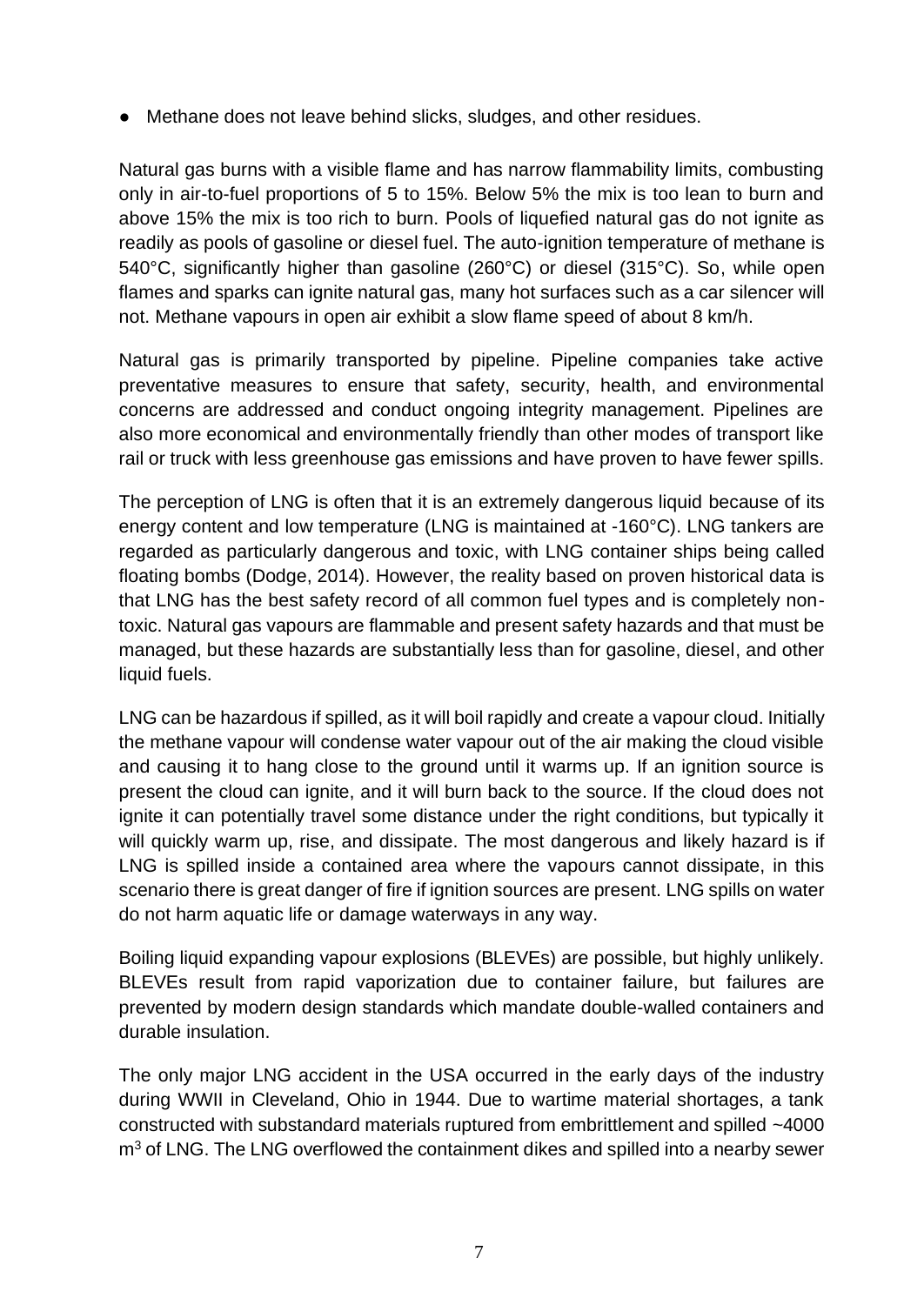drain. The vapours contained in the sewer pipes ignited and burned down a residential neighbourhood, killing 128 people and injuring over 200.

While this tragedy is often referenced by opponents of LNG, it was an important learning lesson for the industry who adopted stringent safety codes afterwards to prevent this type of accident from ever occurring again. Containment dikes are designed better and are engineered to hold the entire volume that is stored in tanks. Material choices are much more stringent. And most importantly, LNG storage tanks are not located in areas where spills will threaten local communities. Storage tanks leaking into sewers presents a worst-case scenario where the vapour is contained and not allowed to dissipate.

LNG storage tanks for maritime shipping and road transport, as well as tanks for use in rail and trucks, are built to stringent standards and are inherently more robust than crude, fuel, and chemical tanks. LNG tanks are always double walled with extensive pressure relief systems. They are robust and have survived many highway accidents without rupturing. The real-world safety record speaks for itself, whether on the roads or on the open seas, LNG is much safer to transport and use than comparable liquid fuels.

Insurance companies support the claim that LNG shipping is safer than comparable crude oil shipping. Insurance rates are typically 25% less for LNG container shipping than for crude oil shipping. Crude oil spills are well documented for the long-term damage they cause, but comparable environmental threats do not exist for LNG. Insurance rates for natural gas fuelled vehicles are also lower than for gasoline or diesel vehicles.

### **Environmental considerations**

The safety record for natural gas transport and storage is exemplary because of the inherent properties of methane as well as the strict adherence to specific regulations and standards. There is limited impact of spillages into the environment due to the absence of liquid or heavy residues to potentially contaminate ground and water sources.

There is one issue that needs further exploration. If methane leaks into the air before being used, it absorbs infrared radiation from the sun and contributes to warming the atmosphere. For this reason, it is considered a greenhouse gas (GHG), like carbon dioxide  $(CO<sub>2</sub>)$ . A GHG is any gas that prevents infrared radiation from escaping the Earth's atmosphere into space.

Every GHG has its own global warming potential (GWP), which is a measure of how much heat the GHG can trap within the atmosphere and how much of an impact it is expected to have. Whereas  $CO<sub>2</sub>$  has a GWP of 1, methane is estimated to have a GWP of between 28 and 36 (EPA, 2020). Emitted methane remains in the atmosphere for about a decade on average, which is much less time than for  $CO<sub>2</sub>$ . However, methane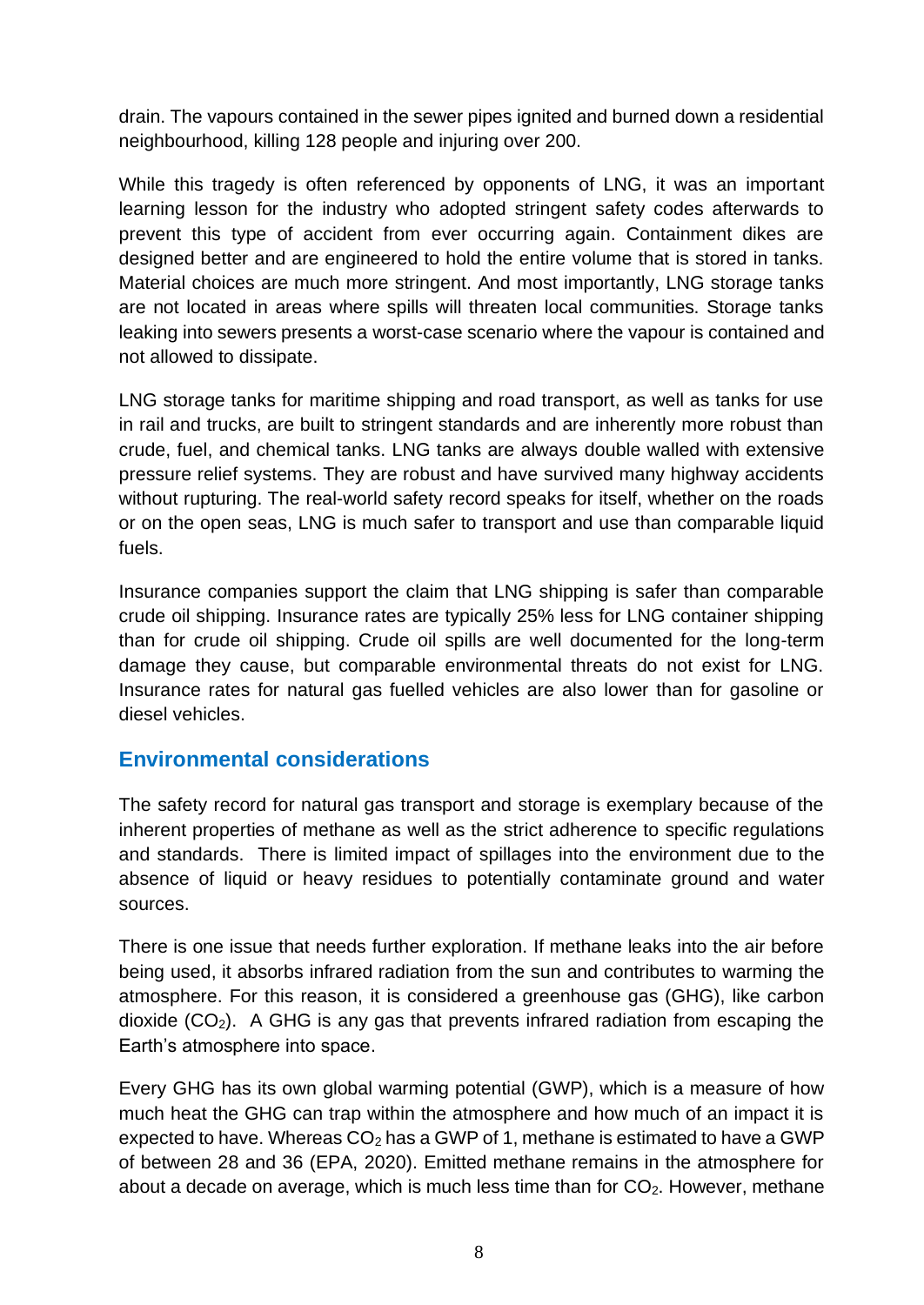also absorbs much more energy than  $CO<sub>2</sub>$ . The net effect of the shorter lifetime and higher energy absorption is reflected in the GWP. The methane GWP also accounts for some indirect effects, such as the fact that methane is a precursor to ozone, and ozone is itself a GHG. Methane emissions to atmosphere are typically expressed as  $CO<sub>2</sub>$  equivalents ( $CO<sub>2</sub>e$ ).  $CO<sub>2</sub>e$  is the weight of  $CO<sub>2</sub>$  released to atmosphere having the same estimated GWP as a given weight of another GHG, in this case methane.

It is estimated that even though methane combustion results in less  $CO<sub>2</sub>$  being produced directly, if more than about 4% of the methane being used escapes directly into the atmosphere it offsets the advantages for the lower direct  $CO<sub>2</sub>$  production.

Therefore, it is imperative that the monitoring and maintenance of equipment, especially flares, are to an extremely high standard. Issues such as special high efficiency flares, minimising flanges, high integrity gasketing and flange joints, valve glands and bellow valves will need to be considered in the future. Mechanical seals on compressors could also be a source of methane leaks requiring for example double mechanical seals with barrier fluids. Regular checks are required using sniffer devices to check for leaks at flanges, valves, and seals.

It is important to realise that the regulations to limit methane leaks will become more and more stringent with methane being second to  $CO<sub>2</sub>$  in causing global warming. Authorities in some countries are already visiting methane processing facilities taking measurements of methane leakage rates and then charging the facility an equivalent carbon tax on these emissions.

Implementing more stringent gas leak testing and prevention is not new and has been implemented in various industries where very toxic or carcinogenic substances are being handled. These methodologies even include gas chromatographs taking air samples and analysing these every few minutes at potential leaks points or in the atmosphere in general. These analyses are typically reporting contaminants in the parts per million ranges. This is a way that these industries can very quickly pick up and repair any leaks or emissions. Although the measures as described sound prohibitive, they have led to much safer and cleaner facilities in the other industries. If implemented in a practical way, these measures rapidly become business as usual in the longer-term.

Methane is a substance that naturally occurs, is formed in nature in numerous ways, and is being released continuously from coal beds, water treatment facilities, waste disposal facilities, animal feedlots, abattoirs, and other biomass. This naturally occurring methane can be captured in various ways as biomethane. For those who are opposed to fossil fuels, natural gas (methane), compressed natural gas (CNG) and liquified natural gas (LNG) are readily produced from biomethane. Biomass is renewable and not from fossil fuels. Bio-LNG is perhaps the greenest and safest fuel we have available nowadays. Any natural biomethane removed from the environment in this way will contribute to reducing global warming.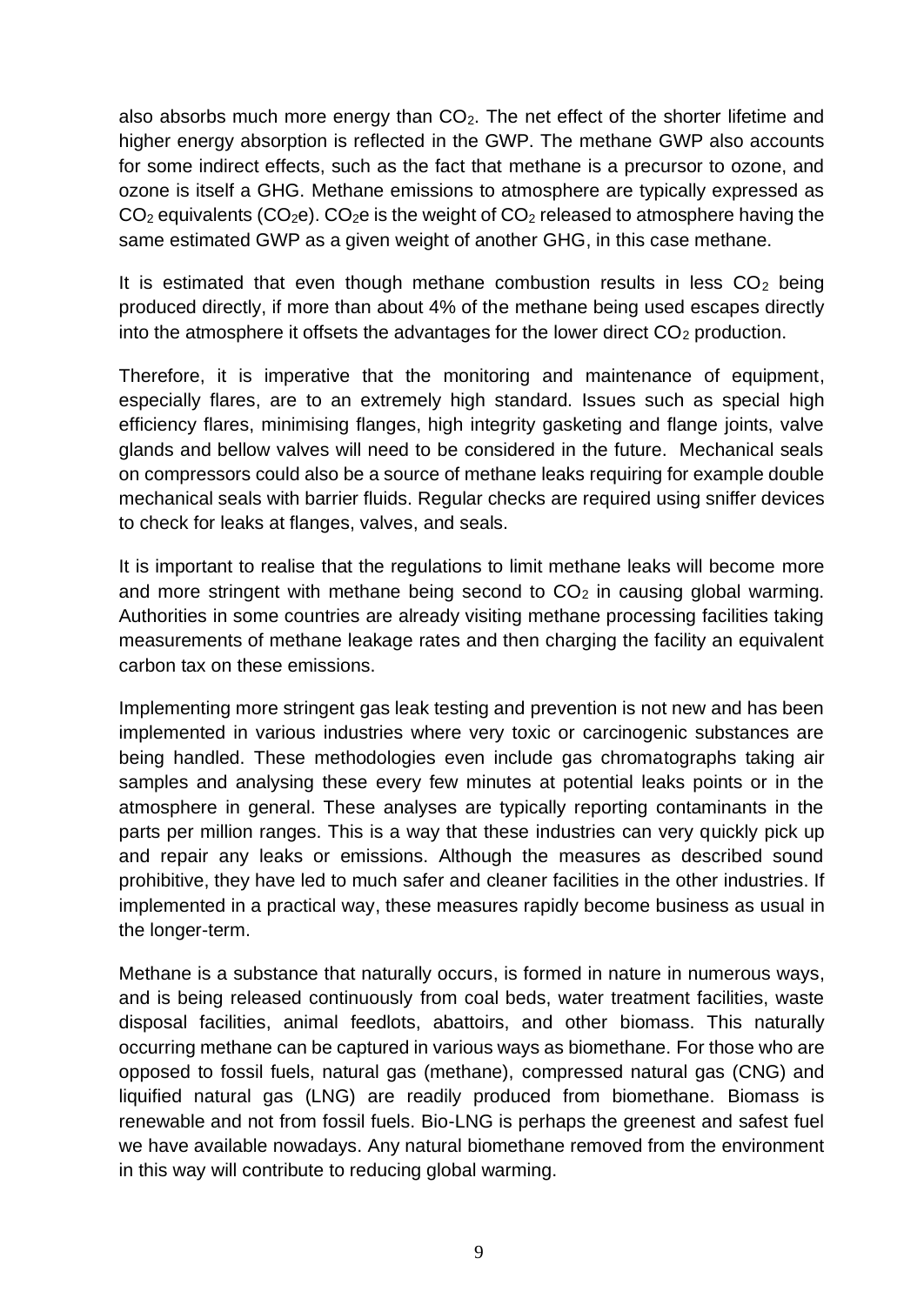# **Closing remarks**

In this article we have shown that natural gas can be handled, stored, and transported very safely and that over a period of more than 70 years there have been minimal safety or environmental impacts. With the rise in the awareness of global warming and the contribution of methane, there will be more scrutiny from regulators and carbon taxes will most probably be levied on actual measured rates of leakage. It is believed that with more rigorous leak detection and improved equipment, fugitive methane emissions can be kept to a minimum.

It is important to state that by utilising biomethane from crop and food waste, animal manure and water treatment facilities as a source of energy, we can prevent the natural escape of these into the environment. This can significantly reduce the contribution of biomass to global warming.

## **References**

**API** (American Petroleum Institute) (2016) *Supporting the American way of life: The importance of natural gas storage.* Available from [https://www.ingaa.org/resources.aspx?resource-type=33\\_173&q=underground%20storage.](https://www.ingaa.org/resources.aspx?resource-type=33_173&q=underground%20storage) Accessed on 6 January 2021.

**Dodge, E,** (2014) How dangerous is LNG? Available from [https://breakingenergy.com/2014/12/22/how-dangerous-is-lng/.](https://breakingenergy.com/2014/12/22/how-dangerous-is-lng/) Accessed on 7 January 2021.

**EIA** (US Energy Information Administration). (2020) *Underground Natural Gas Working Storage Capacity*. Available from [https://www.eia.gov/naturalgas/storagecapacity/.](https://www.eia.gov/naturalgas/storagecapacity/) Accessed on 6 January 2021.

**EPA** (US Environmental Protection Agency). (2020) Understanding Global Warming Potentials. Available from [https://www.epa.gov/ghgemissions/understanding-global](https://www.epa.gov/ghgemissions/understanding-global-warming-potentials.)[warming-potentials.](https://www.epa.gov/ghgemissions/understanding-global-warming-potentials.) Accessed on 7 January 2021.

**Marksan Global**. (2020) *Storage tank terminal*. Available from [https://www.marksanglobal.com/oil-gas-storage.php.](https://www.marksanglobal.com/oil-gas-storage.php) Accessed on 6 January 2021.

**PHMSA** (US Department of Transportation: Pipeline and Hazardous Materials Safety Administration) (2020) *Liquefied natural gas (LNG) facilities and total storage capacities.* Available from [https://www.phmsa.dot.gov/data-and](https://www.phmsa.dot.gov/data-and-statistics/pipeline/liquefied-natural-gas-lng-facilities-and-total-storage-capacities)[statistics/pipeline/liquefied-natural-gas-lng-facilities-and-total-storage-capacities.](https://www.phmsa.dot.gov/data-and-statistics/pipeline/liquefied-natural-gas-lng-facilities-and-total-storage-capacities) Accessed on 7 January 2021.

**Reuters.** (2020) *China adds two large LNG tanks at Shanghai gas terminal*. Available from [https://energy.economictimes.indiatimes.com/news/oil-and-gas/china-adds-two](https://energy.economictimes.indiatimes.com/news/oil-and-gas/china-adds-two-large-lng-tanks-at-shanghai-gas-terminal-media/79257182)[large-lng-tanks-at-shanghai-gas-terminal-media/79257182.](https://energy.economictimes.indiatimes.com/news/oil-and-gas/china-adds-two-large-lng-tanks-at-shanghai-gas-terminal-media/79257182) Accessed on 6 January 2021.